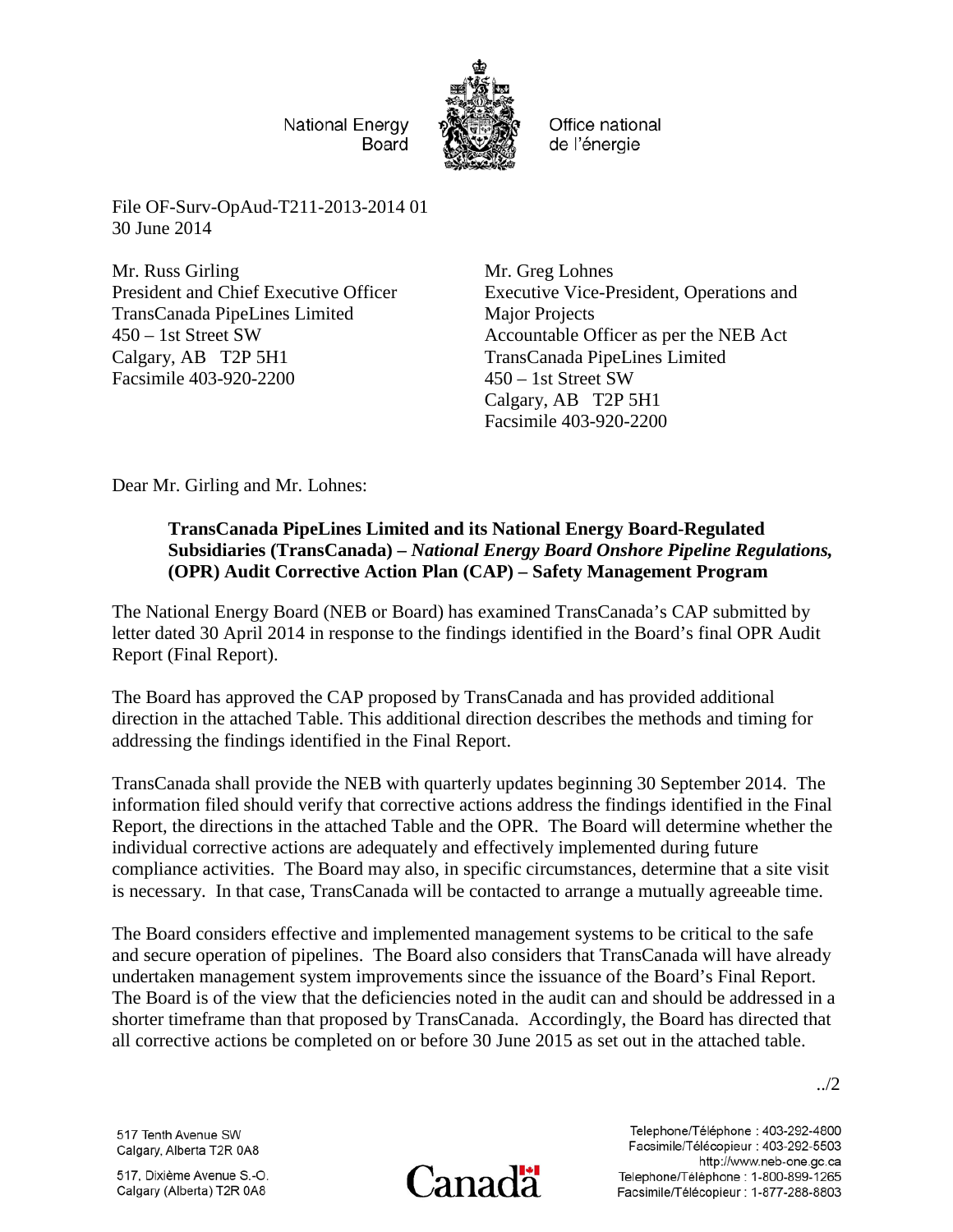If you require any further information or clarification, please contact Marnie Sparling, Lead Auditor, Operations Business Unit at 403-299-2797 or toll-free at 1-800-899-1265.

Yours truly,

*Original signed by L. George for*

Sheri Young Secretary of the Board

Attachment – TransCanada OPR Audit Safety Management Program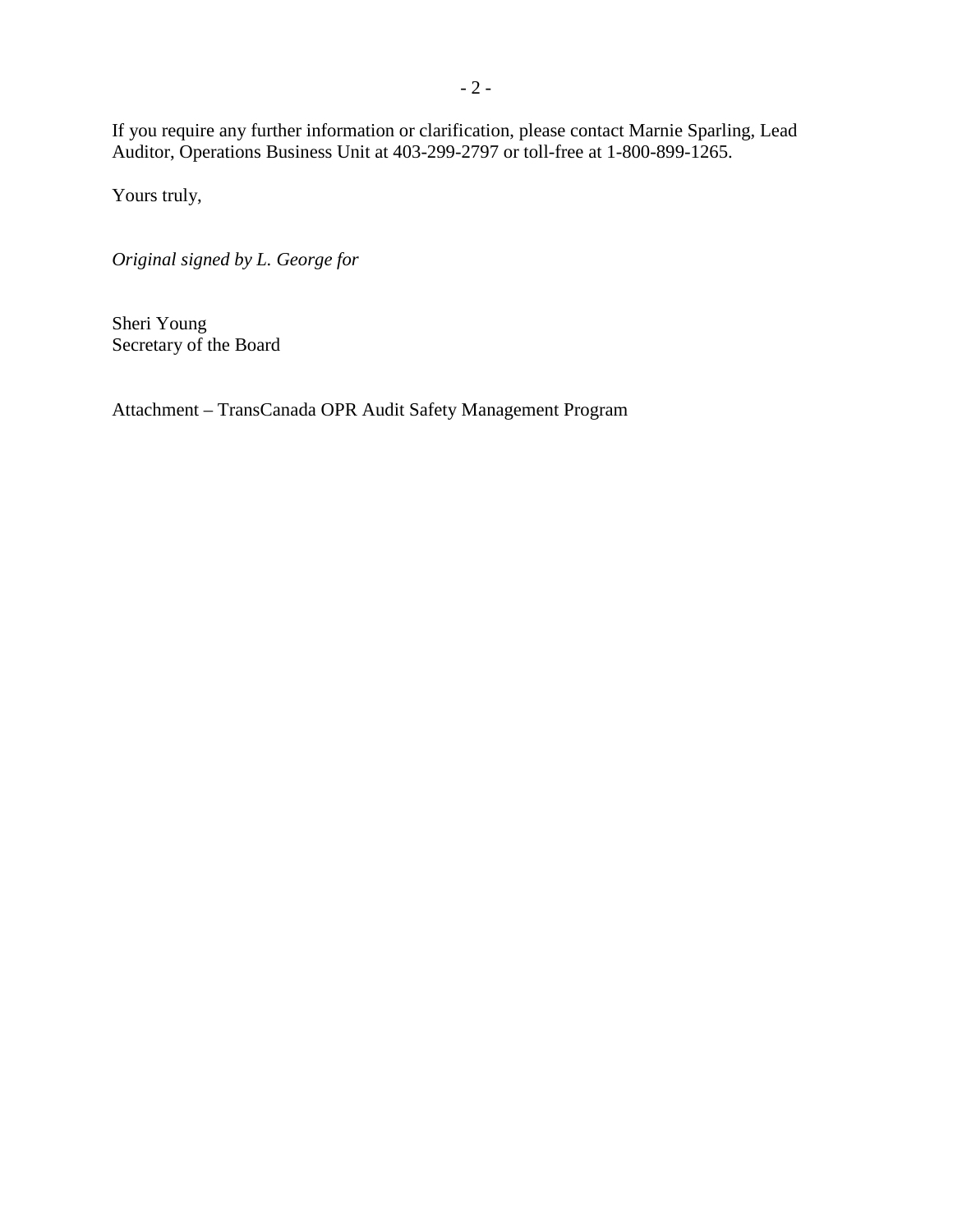## **TransCanada Safety Management Program Audit**

## **Corrective Action Plan (CAP)**

| <b>Safety Management Program</b><br><b>Audit Finding</b>                                                  | <b>TransCanada CAP</b><br><b>Status</b>                                                               | <b>Direction by the Board</b>                                                                                                                                                                                                                                                                                                                                                                                                                                               |
|-----------------------------------------------------------------------------------------------------------|-------------------------------------------------------------------------------------------------------|-----------------------------------------------------------------------------------------------------------------------------------------------------------------------------------------------------------------------------------------------------------------------------------------------------------------------------------------------------------------------------------------------------------------------------------------------------------------------------|
| Audit Sub-Element 1.2 Policy<br>and Commitment Statements                                                 | TransCanada's CAP for<br>this audit finding is<br>accepted with additional<br>direction by the Board. | TransCanada is directed to<br>implement this corrective action on<br>or before 31 December 2014.                                                                                                                                                                                                                                                                                                                                                                            |
| Audit Sub-Element 2.1<br>Hazard Identification, Risk<br>Assessment and Control -<br><b>Station Piping</b> | TransCanada's CAP for<br>this audit finding is<br>accepted as submitted.                              | None required.                                                                                                                                                                                                                                                                                                                                                                                                                                                              |
| Audit Sub-Element 2.2 Legal<br>Requirements                                                               | TransCanada's CAP for<br>this audit finding is<br>accepted with additional<br>direction by the Board. | TransCanada is directed to<br>implement this corrective action on<br>or before 30 June 2015.                                                                                                                                                                                                                                                                                                                                                                                |
|                                                                                                           |                                                                                                       | TransCanada is further directed to<br>file with the Board by 30 September<br>2014, its planned stage gates to<br>meet the 30 June 2015 deadline.                                                                                                                                                                                                                                                                                                                            |
| Audit Sub-Element 2.3 Goals,<br>Objectives and Targets                                                    | TransCanada's CAP for<br>this audit finding is<br>accepted with additional<br>direction by the Board. | TransCanada is directed to<br>implement this corrective action on<br>or before 30 June 2015.<br>TransCanada is further directed to<br>file with the Board by 30 September<br>2014, its planned stage gates to<br>meet the 30 June 2015 deadline.<br>In order to facilitate the Board's<br>review, TransCanada will also file<br>with the Board by 31 December<br>2014, a concordance table of its<br>terminology with that of the OPR<br>for Goals, Objectives and Targets. |
| Audit Sub-Element 3.3<br>Management of Change                                                             | TransCanada's CAP for<br>this audit finding is<br>accepted as submitted.                              | None required.                                                                                                                                                                                                                                                                                                                                                                                                                                                              |